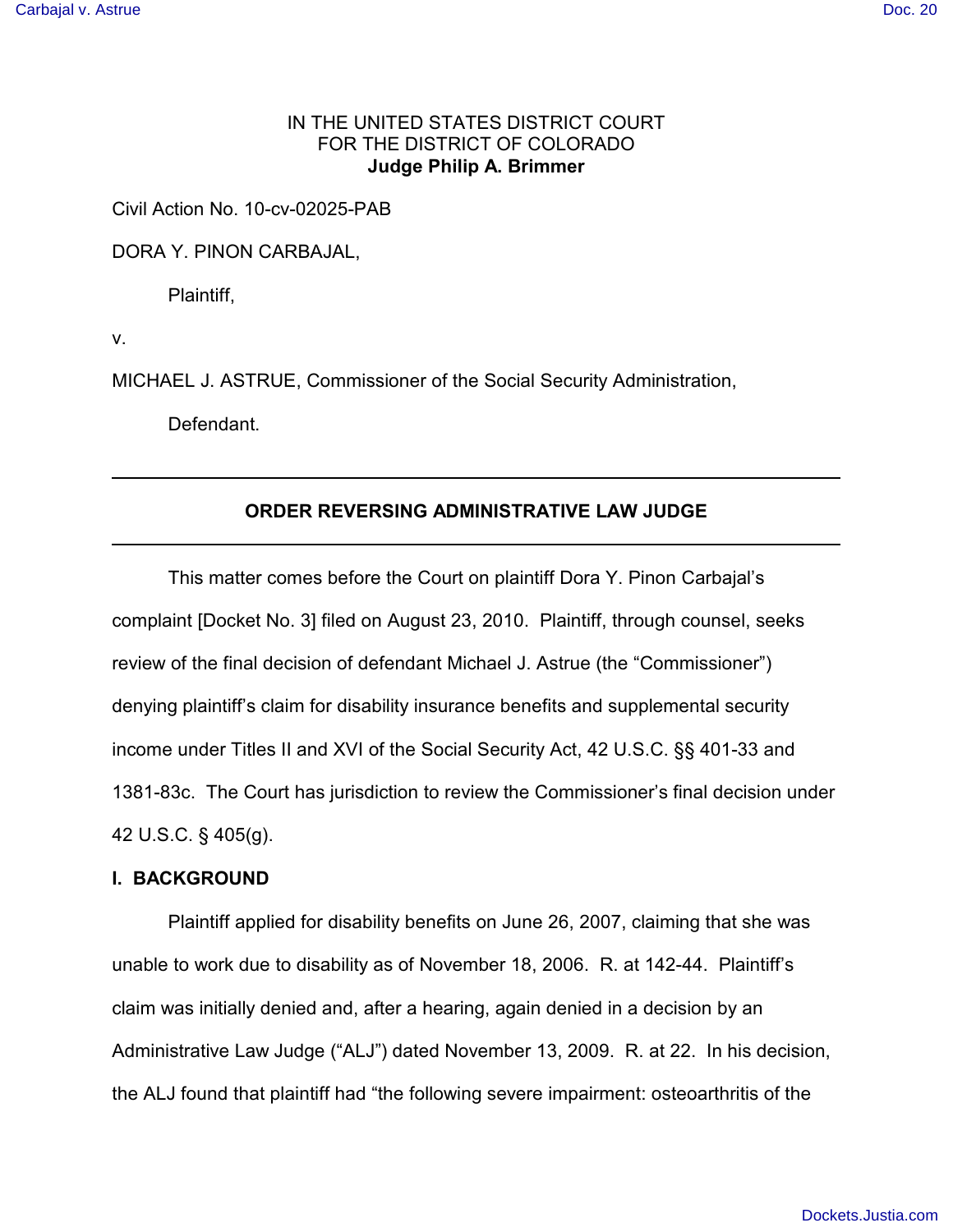right shoulder status post right humerus fracture." R. at 17. The ALJ determined, however, that this impairment did not meet one of the listed impairments in the regulations. *See* R. at 18. The ALJ concluded that plaintiff retained the residual functional capacity ("RFC") to "perform medium work as defined in 20 CFR 404.1567(c) and 416.967(c) with the additional restriction of no more than frequent overhead reaching with the right upper extremity." R. at 18.

Based upon these findings, and the plaintiff's age, education, and work experience, the ALJ found that, although plaintiff could not perform her past relevant work, she could perform jobs existing in significant numbers in the national economy. *See* R. at 21-22. Therefore, the ALJ concluded that plaintiff was not disabled during the relevant time period. R. at 22. The Appeals Council denied plaintiff's request for review of this denial on July 23, 2010. R. at 1. Consequently, the ALJ's decision is the final decision of the Commissioner.

#### **II. ANALYSIS**

### **A. Standard of Review**

Review of the Commissioner's finding that a claimant is not disabled is limited to determining whether the Commissioner applied the correct legal standards and whether the decision is supported by substantial evidence in the record as a whole. *Angel v. Barnhart*, 329 F.3d 1208, 1209 (10th Cir. 2003). The district court may not reverse an ALJ simply because the court may have reached a different result based on the record; the question instead is whether there is substantial evidence showing that the ALJ was justified in her decision. *See Ellison v. Sullivan*, 929 F.2d 534, 536 (10th Cir. 1990).

2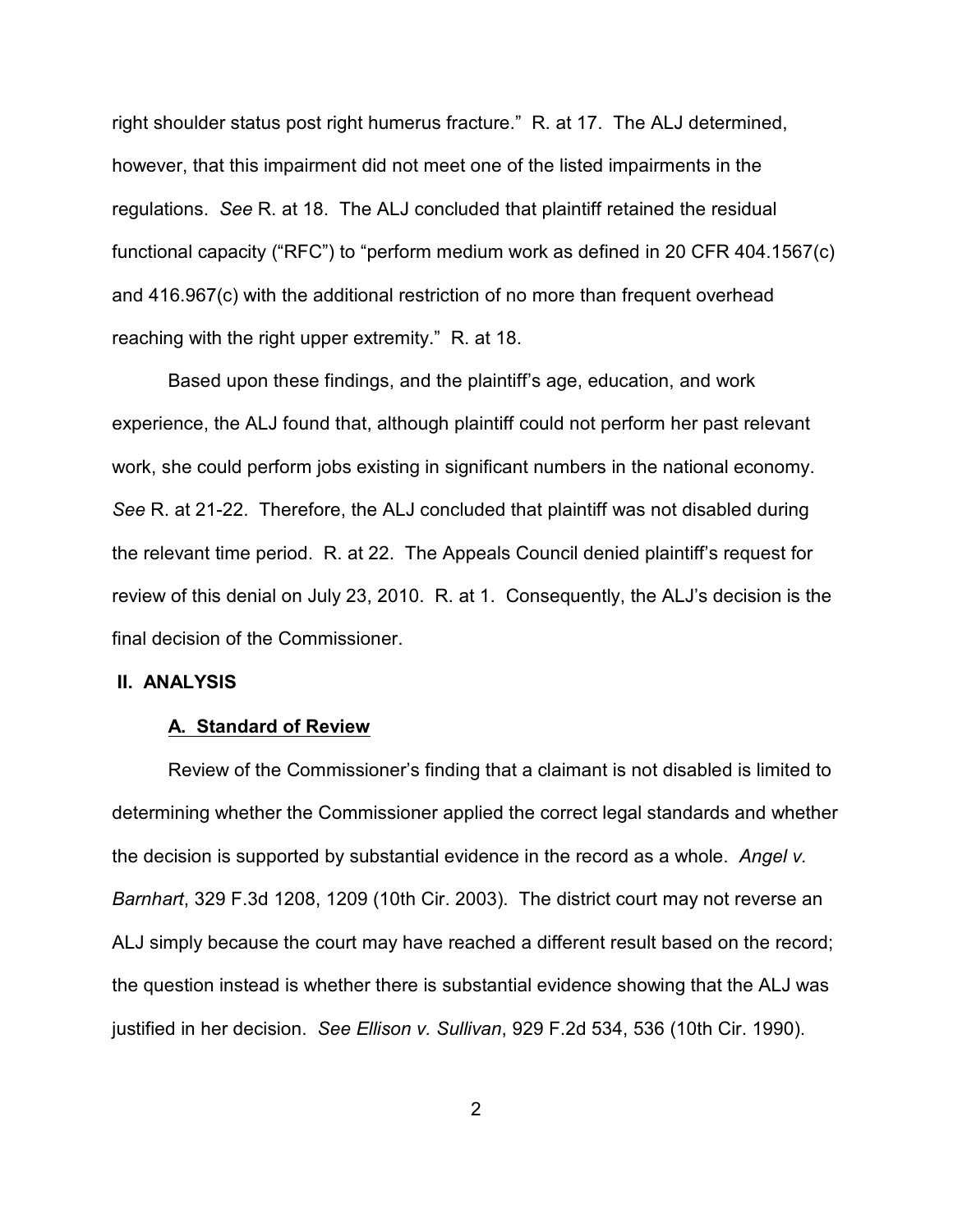"Substantial evidence is more than a mere scintilla and is such relevant evidence as a reasonable mind might accept as adequate to support a conclusion." *Flaherty v. Astrue*, 515 F.3d 1067, 1070 (10th Cir. 2007). Moreover, "[e]vidence is not substantial if it is overwhelmed by other evidence in the record or constitutes mere conclusion." *Musgrave v. Sullivan*, 966 F.2d 1371, 1374 (10th Cir. 1992). The district court will not "reweigh the evidence or retry the case," but must "meticulously examine the record as a whole, including anything that may undercut or detract from the ALJ's findings in order to determine if the substantiality test has been met." *Flaherty*, 515 F.3d at 1070*.*  Nevertheless, "if the ALJ failed to apply the correct legal test, there is a ground for reversal apart from lack of substantial evidence." *Thompson v. Sullivan*, 987 F.2d 1482, 1487 (10th Cir. 1993).

### **B. The Five-Step Evaluation Process**

To qualify for disability benefits, a claimant must have a medically determinable physical or mental impairment expected to result in death or last for a continuous period of twelve months that prevents the claimant from performing any substantial gainful work that exists in the national economy. 42 U.S.C. § 423(d)(1)-(2).

# Furthermore,

[a]n individual shall be determined to be under a disability only if his physical or mental impairment or impairments are of such severity that he is not only unable to do his previous work but cannot, considering his age, education, and work experience, engage in any other kind of substantial gainful work which exists in the national economy, regardless of whether such work exists in the immediate area in which he lives, or whether a specific job vacancy exists for him, or whether he would be hired if he applied for work.

42 U.S.C. § 423(d)(2)(A) (2006). The Commissioner has established a five-step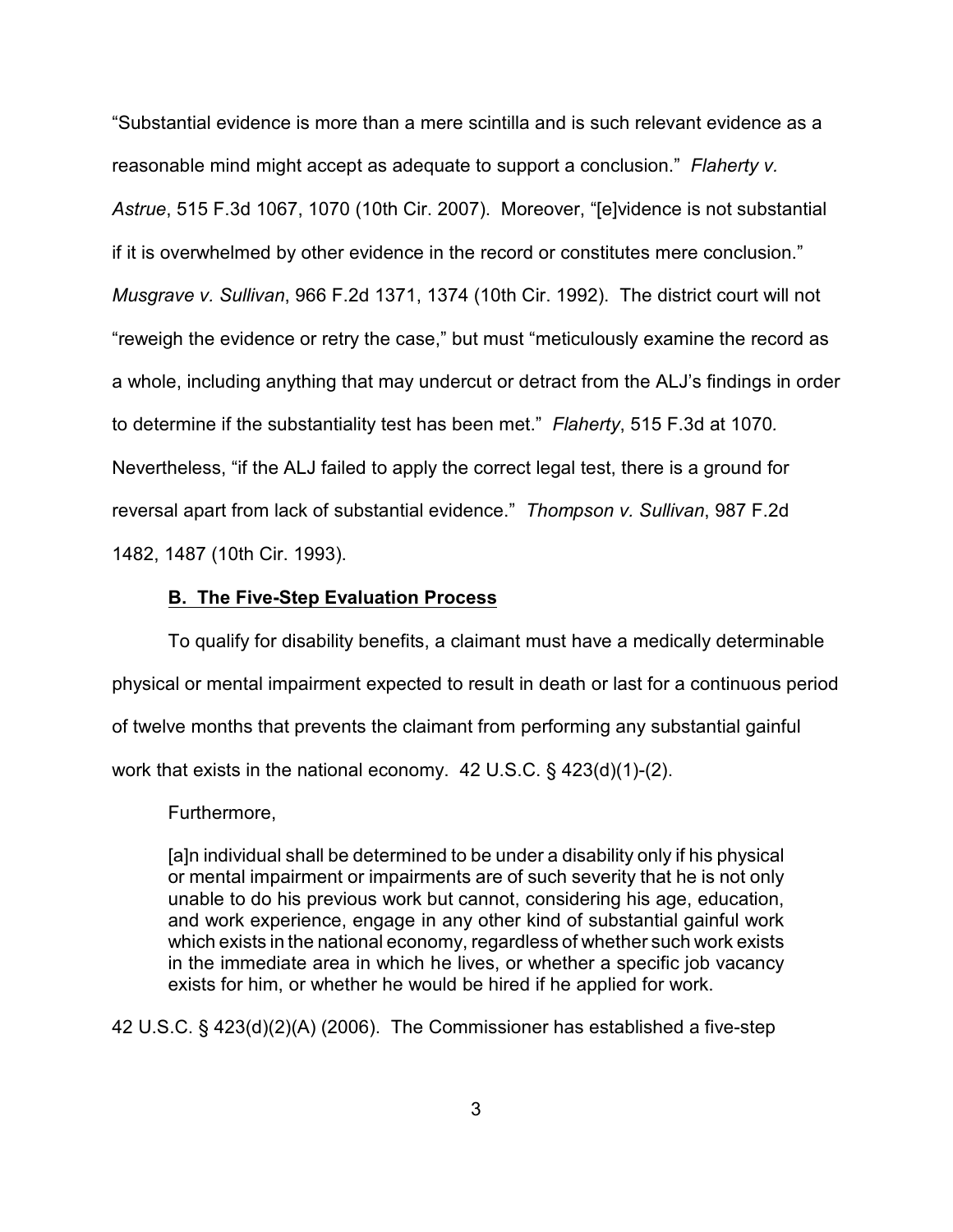sequential evaluation process to determine whether a claimant is disabled. 20 C.F.R. § 404.1520; *Williams v. Bowen*, 844 F.2d 748, 750 (10th Cir. 1988). The steps of the evaluation are:

(1) whether the claimant is currently working; (2) whether the claimant has a severe impairment; (3) whether the claimant's impairment meets an impairment listed in appendix 1 of the relevant regulation; (4) whether the impairment precludes the claimant from doing his past relevant work; and (5) whether the impairment precludes the claimant from doing any work.

*Trimiar v. Sullivan*, 966 F.2d 1326, 1329 (10th Cir. 1992) (citing 20 C.F.R.

§ 404.1520(b)-(f)). A finding that the claimant is disabled or not disabled at any point in the five-step review is conclusive and terminates the analysis. *Casias v. Sec'y of*

*Health and Human Servs.*, 933 F.2d 799, 801 (10th Cir. 1991).

The claimant has the initial burden of establishing a case of disability. However, "[i]f the claimant is not considered disabled at step three, but has satisfied her burden of establishing a prima facie case of disability under steps one, two, and four, the burden shifts to the Commissioner to show the claimant has the . . . [RFC] to perform other work in the national economy in view of her age, education, and work experience." *See Fischer-Ross v. Barnhart,* 431 F.3d 729, 731 (10th Cir. 2005); *see also Bowen v. Yuckert,* 482 U.S. 137, 146 n. 5 (1987). While the claimant has the initial burden of proving a disability, "the ALJ has a basic duty of inquiry, to inform himself about facts relevant to his decision and to learn the claimant's own version of those facts." *Hill v. Sullivan,* 924 F.2d 972, 974 (10th Cir. 1991).

#### **C. The ALJ's Decision**

Plaintiff argues, among other things, that the ALJ erred at step three of the five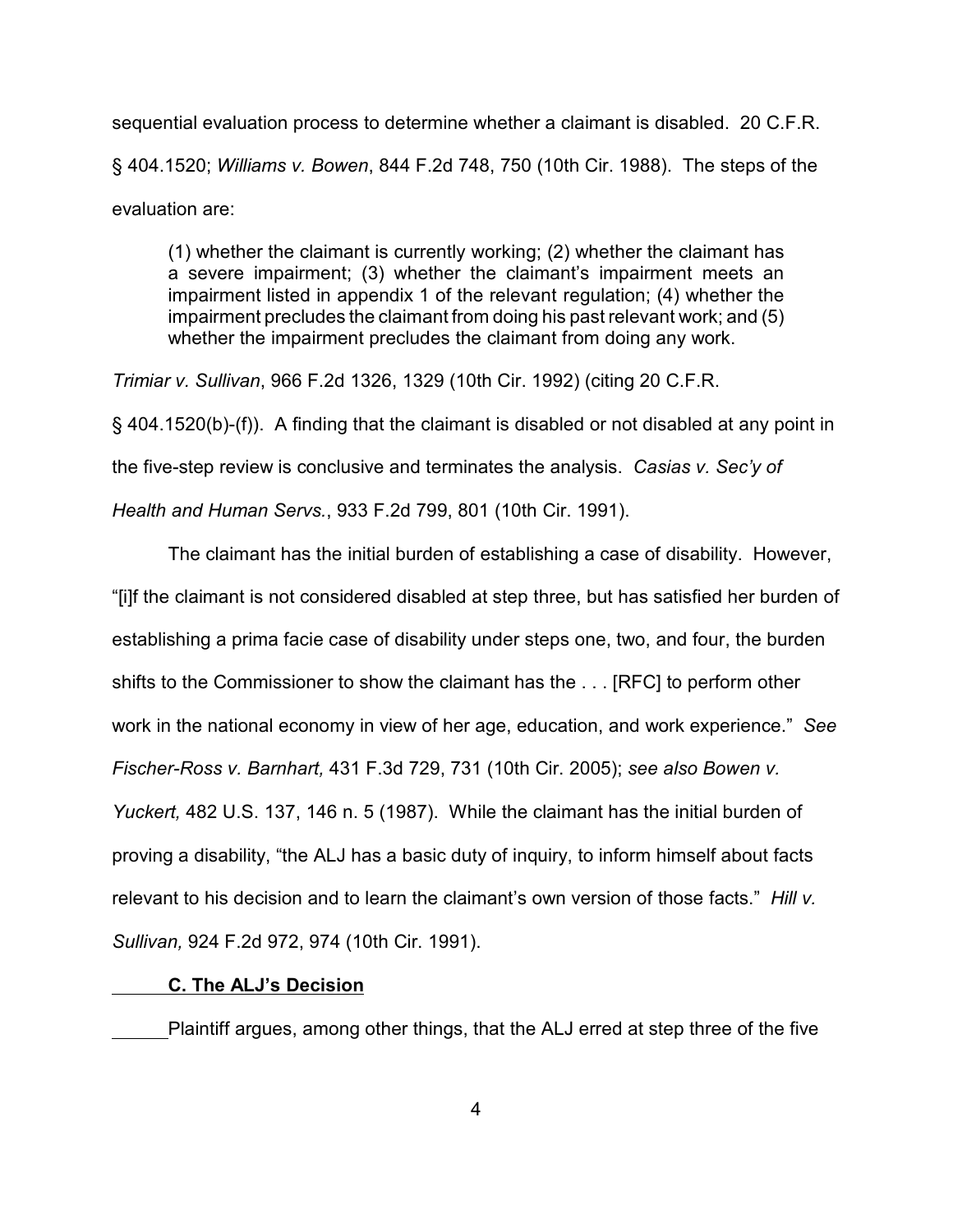step evaluation process by failing to obtain a medical opinion on the question of whether plaintiff's impairment medically equaled a listed impairment. The Court agrees. "At step three, the ALJ considers whether a claimant's medically severe impairments are equivalent to a condition listed in the appendix of the relevant disability regulation." *Wall v. Astrue*, 561 F.3d 1048, 1052 (10th Cir. 2009) (quotation and citation omitted). Social Security Ruling 96-6P ("SSR 96-6P") requires the agency to obtain the opinion of a physician or psychologist on the issue of medical equivalence. *See* SSR 96-6P, 1996 WL 374180, at \*3. "While the ALJ is responsible for deciding the ultimate legal question of whether a listing is met or equaled, the ALJ must receive state agency doctors' judgments on the issue of medical equivalence into the record as expert opinion evidence." *Thompson-Behrend v. Astrue*, 2010 WL 1901772, at \*5 (D. Utah April 15, 2010) (report and recommendation adopted by *Thompson-Behrend v. Astrue*, 2010 WL 1944779 (D. Utah May 11, 2010)); *see also Rosebrough v. Astrue*, 2009 WL 634699, at \*6-7 (D. Kan. Mar. 11, 2009). Social Security Ruling 96-6P explains that, although the ALJ is not bound by the medical opinion, "longstanding policy requires that the judgment of a physician (or psychologist) designated by the Commissioner on the issue of equivalence on the evidence before the administrative law judge or the Appeals Council must be received into the record as expert opinion evidence and given appropriate weight." 1996 WL 374180, at \*3. Social Security Ruling 96-6P further provides that the requirement can be satisfied by the "signature of a State agency medical or psychological consultant on an SSA-831-U5 (Disability Determination and Transmittal Form)." *Id.*

5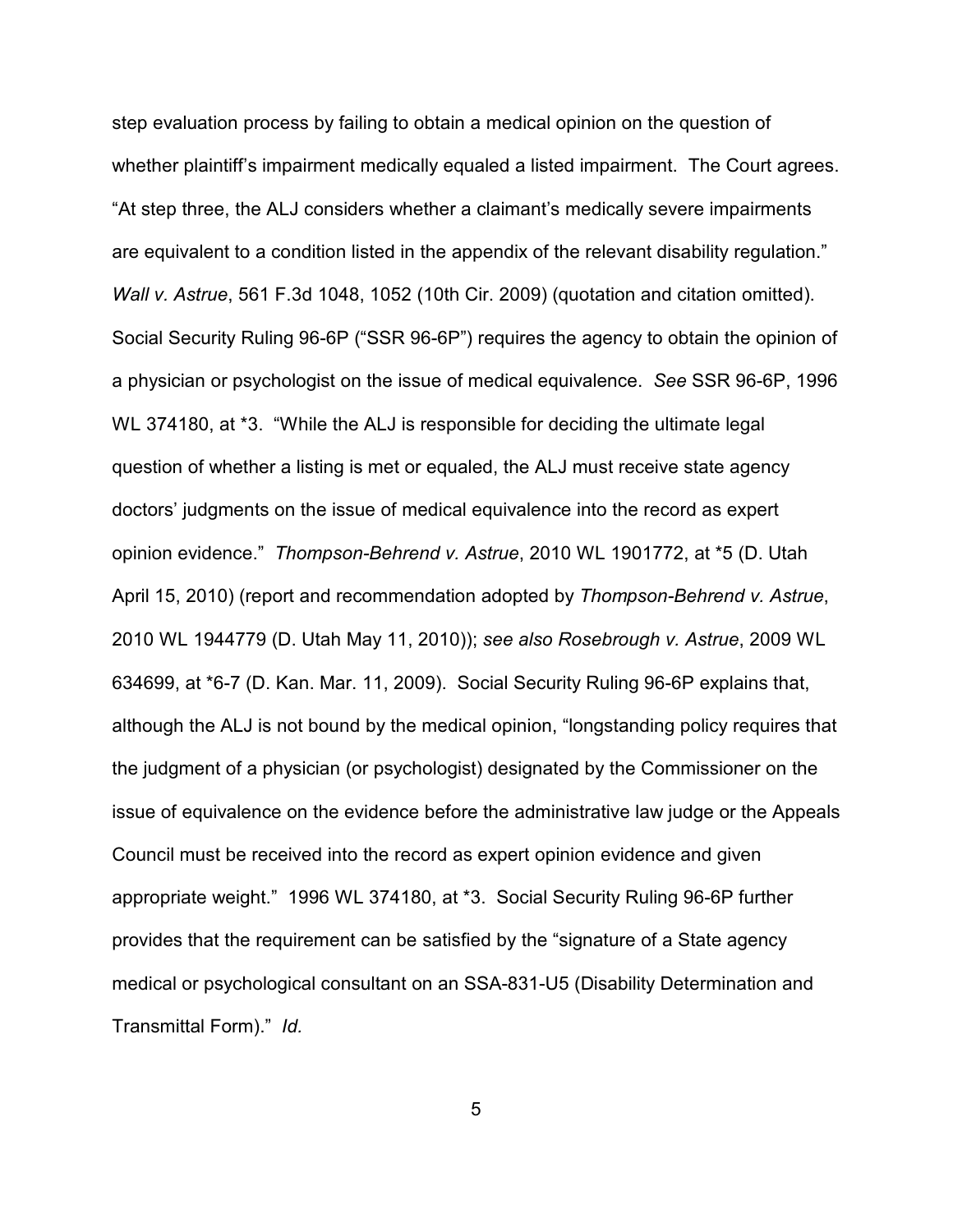Here, the record contains two copies of a Disability Determination and Transmittal form, neither of which is signed by a physician. *See* R. at 46-47; *cf. Castaneda v. Astrue*, 344 F. App'x 396, 398 (9th Cir. 2009) (noting that the ALJ complied with SSR 96-6P, in part, because state's non-examining medical expert signed the required SSA-831-U5 forms). The record does not contain any other physician's opinion on the issue of equivalence. The lack of a required medical opinion on this issue is not rendered harmless by the ALJ's findings at step four and five. *Cf. Fischer-Ross v. Barnhart*, 431 F.3d 729, 733 (10th Cir. 2005) (insufficiently detailed step three finding may be harmless error where ALJ makes detailed findings at other steps that confirm rejection of the listings). Disability examiner Carlos Clarke completed a Physical Residual Functional Capacity Assessment and made findings as to plaintiff's functional abilities, *see* R. at 229-36, but Mr. Clarke is not a physician. *See* R. at 21 (stating that Mr. Clarke is not "an acceptable medical source"). The ALJ made his step three finding without any opinion from a medical source on the issue of equivalence. Although the Commissioner is correct that the burden is on plaintiff to demonstrate her impairment meets or equals a listing at step three, SSR 96-6P requires the ALJ to develop the record by receiving a medical opinion on the issue. The Court will reverse and remand for the ALJ to correct this error. Because the Court is remanding on this issue, it will not address plaintiff's other objections to the ALJ's decision. *Cf. Watkins v. Barnhart*, 350 F.3d 1297, 1299 (10th Cir. 2003) ("We will not reach the remaining issues raised by appellant because they may be affected by the ALJ's treatment of this case on remand.").

6